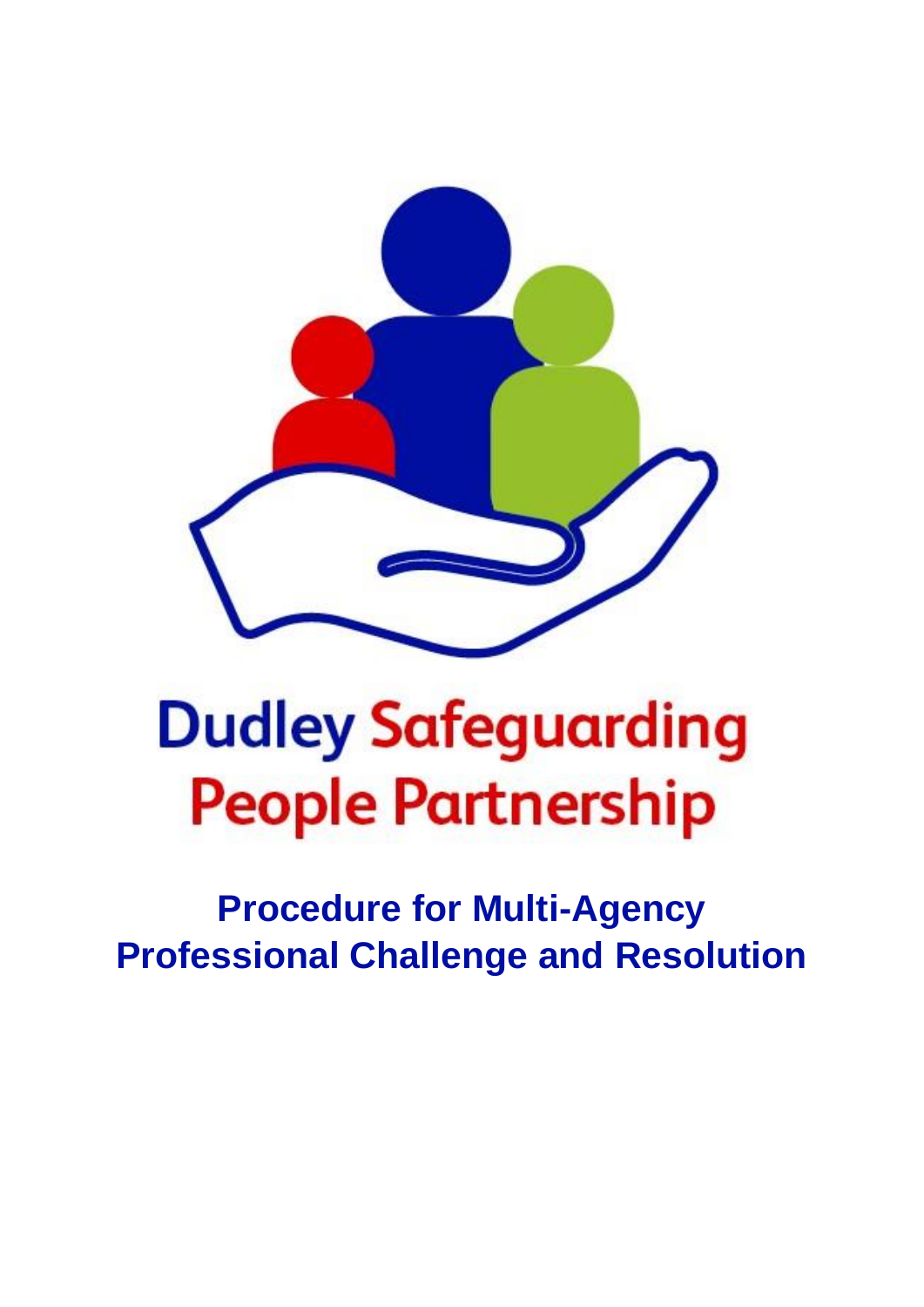#### **Introduction**

When working with practitioners from other agencies, at times there will be differences of opinion or concerns about professional practice in relation to a child, young person, adult or family. Throughout our work the safety and wellbeing of the child, young person or adult is always the primary concern, and professional disagreements must not obstruct this.

If you feel that a practitioner, or an agency, is not acting in the best interests of the child, young person, adult or family, you have a responsibility to respectfully challenge the practitioner, or agency, and escalate that concern if resolution is not achieved.

All agencies are responsible for ensuring that their staff are supported, and know how to appropriately challenge, escalate and resolve intra-agency concerns and challenges about a child, young person or adults wellbeing and the response to their safeguarding needs.

This procedure is not designed to replace the statutory complaints processes established within partner agencies.

#### **Principles to Support Resolution**

It is important that practitioners feel empowered and supported within their agencies to challenge aspects of practice that they do not feel are in the best interests of the child, young person or adult. When trying to resolve a difference of professional opinion or concern about practice, practitioners should work within the following principles:

- The safety and wellbeing of the child, young person or adult is paramount, and should they be considered at significant risk then the relevant Multi Agency Safeguarding Hub should be contacted.
- The child, young person, adult and their family should be at the centre of all professional discussions.
- Ensure that the right conversations are had, with the right people, at the right time, taking place face to face where possible.
- Challenges must be resolved in a timely manner.
- Concerns, actions, responses and outcomes must be recorded.

#### **Context**

Difference of opinion, or concerns about practice between practitioners and agencies can arise at any stage in the safeguarding process, and between any of the agencies involved. The purpose of this procedure is to ensure partner agencies have a quick and straightforward means of resolving any concerns, in order to safeguard the welfare of children, young people and adults.

Effective working together depends on resolving different professional perspectives to the satisfaction of workers and agencies, and a belief in a genuine partnership and joint working to safeguard children, young people and adults. Problem resolution is an integral part of professional cooperation and joint working to safeguard those in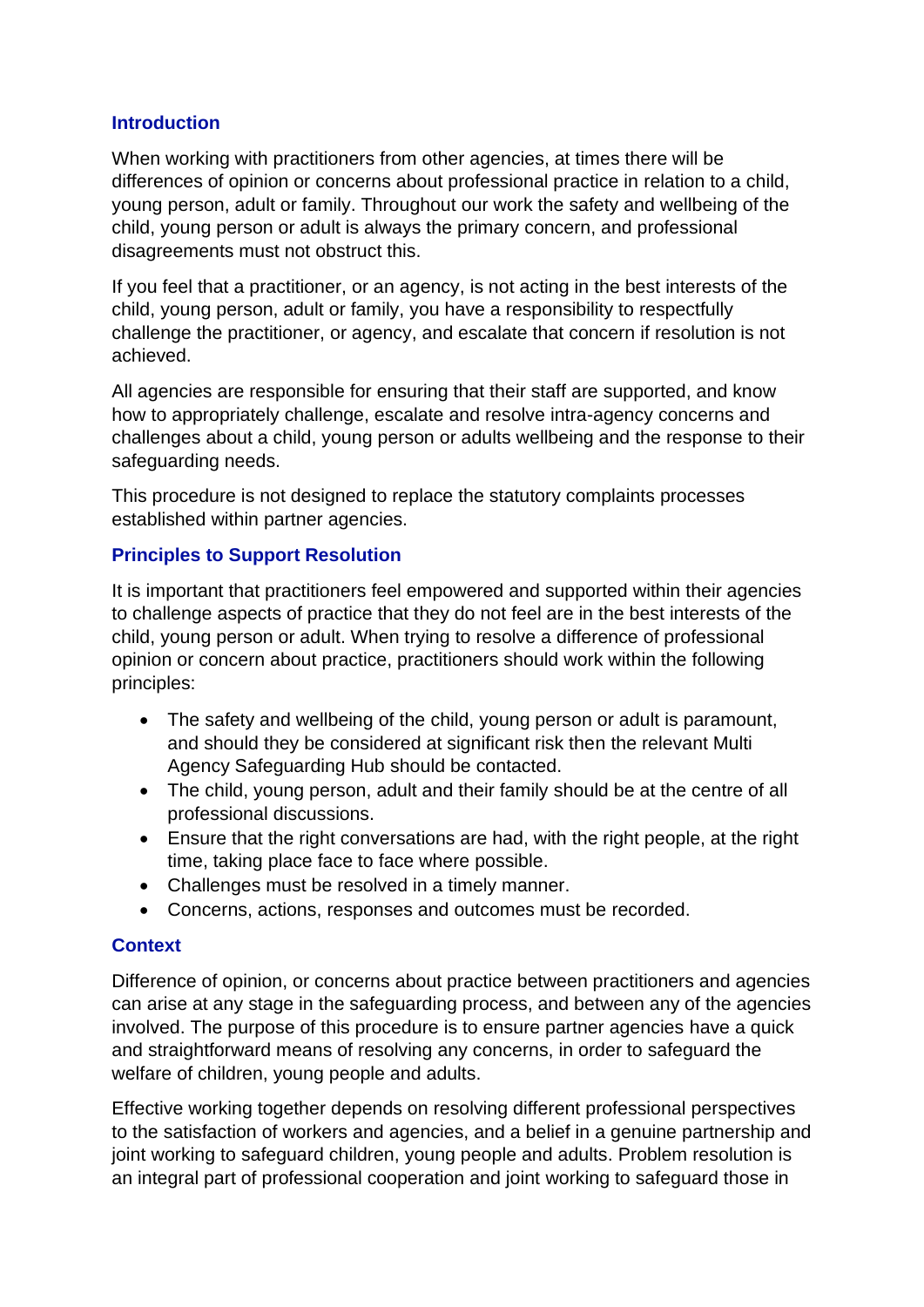need. Professional challenge can be positive, it demonstrates that professionals are willing to consider different perspectives and escalate matters that they do not feel will result in positive outcomes for the child, young person or adult. It becomes dysfunctional only if not resolved in a constructive and timely way.

Each agency should have a recording system that can demonstrate the use of the professional challenge and resolution procedure from stage 1 to stage 3. Alongside an entry in the persons record, agencies should be able to report to Dudley Safeguarding People Partnership (DSPP) the outcomes of resolutions at stages 2 and 3. DSPP will maintain a record of all resolutions and outcomes at stage 4 but may request information from partners about the outcomes of any professional challenges at stages 2 and 3 as part of the Quality Assurance Framework.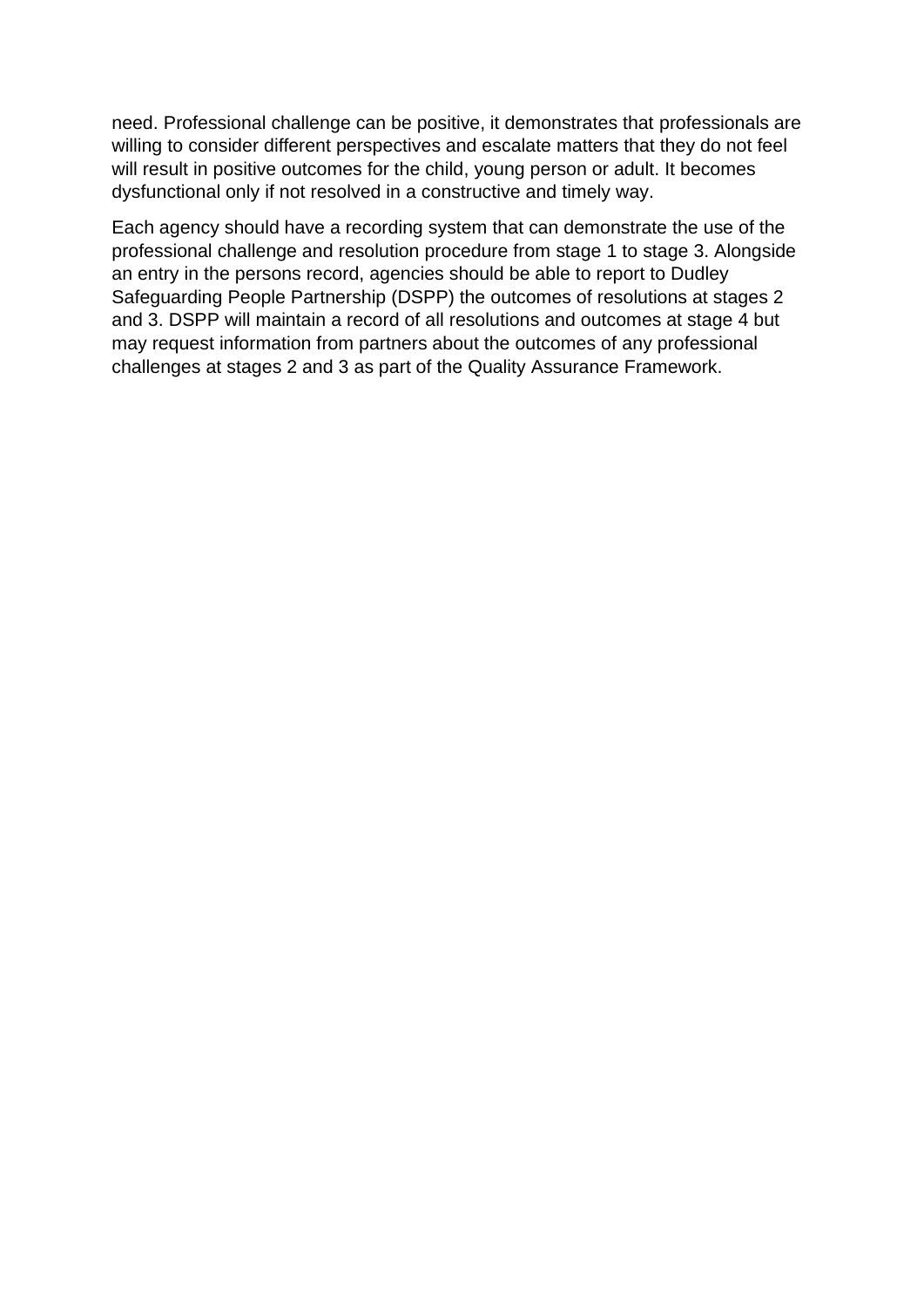#### **Stage 1: Professionals resolving disagreements (Day 1)**

Most disagreements can be resolved between professionals by having a conversation about the reasons for the difference of opinion and without having to escalate the matter further. If resolution is reached at stage 1 then DSPP does not need to be informed. The matter should be recorded within each agency on the persons record. When concerns arise, the worker must raise the issue with the other agency within **one working day**. If the matter remains unresolved, it is the individual's responsibility to notify their line manager/ designated/ named safeguarding lead who will move to stage 2.

#### **Stage 2: Line Manager/ Safeguarding Leads (No later than day 3)**

The respective parties must identify explicitly what the problem is and have absolute clarity about the nature of the professional challenge and what the practitioners aim to achieve. This challenge and the outcome should be recorded, and this information should be available to DSPP if requested. The resolution should also be fed back to the practitioner who raised the concern. This stage should be concluded no later than **day 9**.

Should you need details on who the safeguarding lead is within another agency, please contact the DSPP Business Unit via email: [DSPPB@dudley.gov.uk.](mailto:DSPPB@dudley.gov.uk)

It is recognised that within the Third Sector, the designated/named safeguarding professional may be the same worker as the professional identifying the concern in stage 1. The procedure should nevertheless be adhered to.

#### **Stage 3: Dudley Safeguarding Adults Board (DSAB) / Dudley Safeguarding Children Partnership Group (DSCPG) representative (no later than day 9)**

If safeguarding leads/line managers are unable to resolve the concerns, they must be escalated by a senior manager (or in the case of schools, the Chair of Governors alongside the Head Teacher) to the relevant representative of DSAB / DSCPG as appropriate. They will then seek resolution with their equivalent and the challenge and the outcome should be recorded. The resolution should also be fed back to the practitioner who raised the concern. This stage should be concluded no later than **day 14**.

Should you need details on who is represented at DSAB or DSCPG, please contact the DSPP Business Unit via email: [DSPPB@dudley.gov.uk.](mailto:DSPPB@dudley.gov.uk)

#### **Stage 4: DSPP Executive (No later than day 16)**

In cases where the DSAB or DSCPG representatives are unable to resolve the concern, it should be escalated to the appropriate DSPP Executive representative. Written representation will be requested, and a meeting may be called. A recommendation will be made based on the most appropriate action and resolution for the dispute. The Professional Challenge and Resolution Template should be used for submitting the appropriate information to the DSPP Business Manager. This stage should be concluded no later than **day 21**.